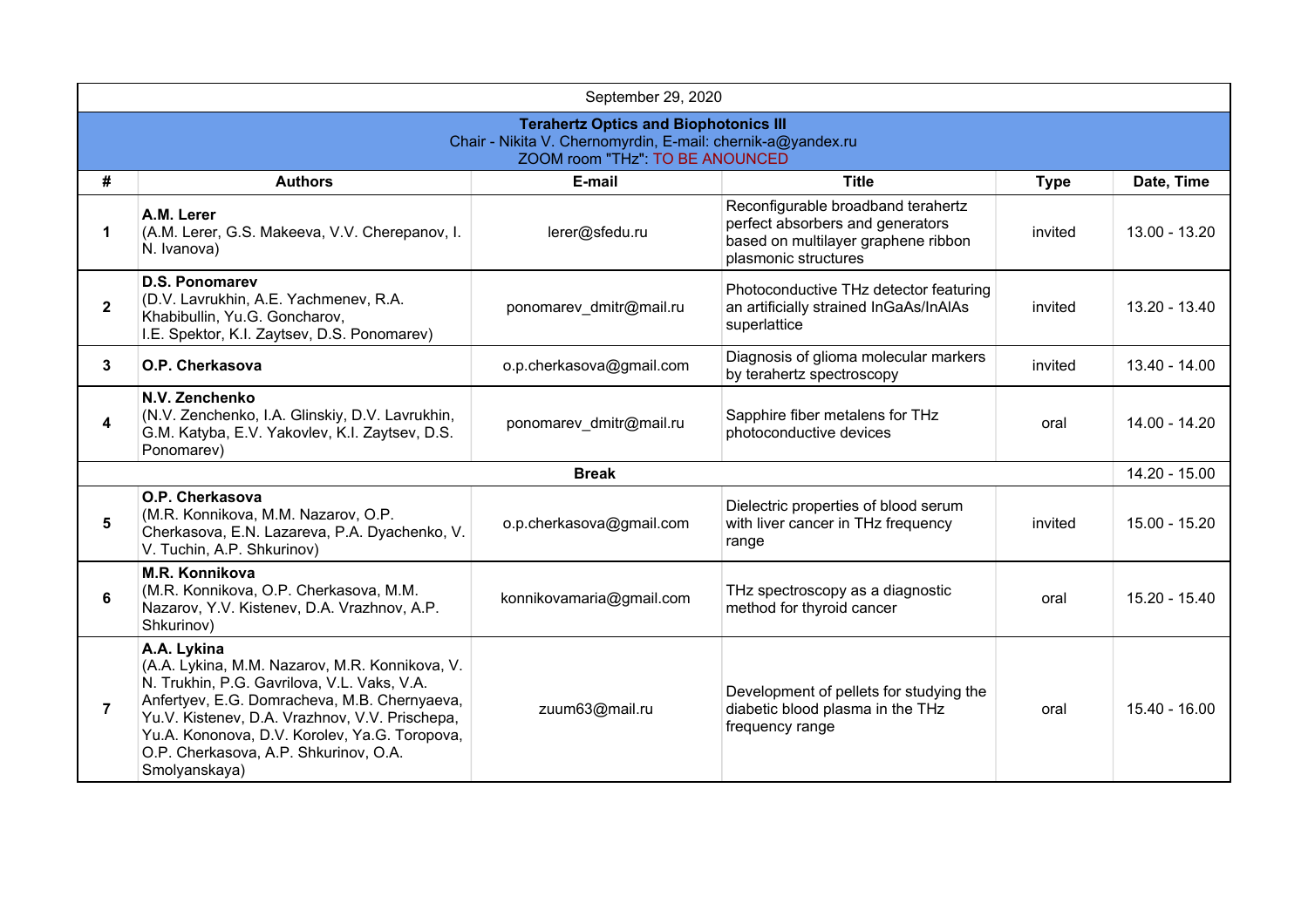| 8              | E.L. Odlyanitskiy<br>(E.L. Odlyanitskiy, M.S. Kulya, Q. Cassar, I.A.<br>Mustafin, V.N. Trukhin, D.V. Korolev, Y.V.<br>Kononova, P. Mounaix, J.P. Guillet, N.V. Petrov,<br>O.A. Smolyanskaya) | gen_odly@mail.ru          | Fast assessment of the optical<br>properties of diabetic blood plasma<br>using the terahertz holographic imaging<br>method | oral        | $16.00 - 16.20$ |  |
|----------------|----------------------------------------------------------------------------------------------------------------------------------------------------------------------------------------------|---------------------------|----------------------------------------------------------------------------------------------------------------------------|-------------|-----------------|--|
|                | <b>Advanced Materials for Optics and Biophotonics III</b><br>Chair - Gleb M. Katyba, E-mail: katyba_gm@issp.ac.ru<br>ZOOM room "Materials": TO BE ANOUNCED                                   |                           |                                                                                                                            |             |                 |  |
| #              | <b>Authors</b>                                                                                                                                                                               | E-mail                    | <b>Title</b>                                                                                                               | <b>Type</b> | Date, Time      |  |
| 1              | <b>Timothy Douglas</b>                                                                                                                                                                       | t.douglas@lancaster.ac.uk | Whey protein isolate hydrogel-based<br>biomaterials                                                                        | invited     | 13.00 - 13.20   |  |
| $\mathbf{2}$   | D. Vigneswaran<br>(D. Vigneswaran, J.S. Skibina, M.S. Manirajan)                                                                                                                             | dhasa.viki@gmail.com      | <b>Exploring Next generation Few Mode</b><br>Assisting Elliptical Ring Core Cladding<br><b>Optical Fiber</b>               | invited     | 13.20 - 13.40   |  |
| 3              | G.S. Sokolovskii                                                                                                                                                                             | gs@mail.ioffe.ru          | High-power mid-infrared quantum-<br>cascade lasers                                                                         | invited     | 13.40 - 14.00   |  |
| 4              | R.A. Khabibullin<br>(R.A. Khabibullin, D.V. Ushakov, A.A. Afonenko,<br>D.S. Ponomarev, S.V. Morozov, and A.A.<br>Dubinov)                                                                    | khabibullin@isvch.ru      | HgCdTe-based quantum cascade<br>lasers bridging the gap between THz<br>and far-IR ranges                                   | invited     | 14.00 - 14.20   |  |
|                | <b>Break</b>                                                                                                                                                                                 |                           |                                                                                                                            |             |                 |  |
| 5              | <b>M.S. Kovalev</b><br>(M.S. Kovalev, N.G. Stsepuro, G.K. Krasin, S.I.<br>Kudryashov)                                                                                                        | m.s.kovalev@gmail.com     | Metaelements formation via volume<br>microstructuring of silicate glass using<br>femtosecond laser radiation               | oral        | 15.00 - 15.20   |  |
| 6              | K.G. Kudrin<br>(K.G. Kudrin, E.N. Rimskaya, I.A. Apollonova, A.<br>P. Nikolaev, N.V. Chernomyrdin, D.S.<br>Sviatoslavov, D.V. Davydov, I.V. Reshetov)                                        | kudrin_k@rambler.ru       | Screening and diagnosis of skin<br>melanoma using multiple imaging<br>systems                                              | oral        | 15.20 - 15.40   |  |
| $\overline{7}$ | M.K. Tarabrin & V.A. Lazarev<br>(M.K. Tarabrin, D.A. Nazarov, V.A. Lazarev)                                                                                                                  | sintetaza@mail.ru         | Solid-state Cr2+:ZnSe laser for OCT<br>imaging in the fourth near-infrared<br>optical window                               | invited     | 15.40 - 16.00   |  |
|                | <b>Joint Poster Internet Session</b><br><b>Conference Web-site</b>                                                                                                                           |                           |                                                                                                                            |             |                 |  |
| #              | <b>Authors</b>                                                                                                                                                                               | E-mail                    | <b>Title</b>                                                                                                               | <b>Type</b> | Date, Time      |  |
| $\mathbf 1$    | N.V. Chernomyrdin<br>(N.V. Chernomyrdin, A.S. Kucheryavenko, V.A.<br>Zhelnov, I.N. Dolganova, G.A. Katyba, I.V.<br>Reshetov, V.V. Tuchin, K.I. Zaytsev)                                      | chernik-a@yandex.ru       | Recent advances in terahertz solid<br>immersion microscopy of soft biological<br>tissues                                   | poster      | THz Bio         |  |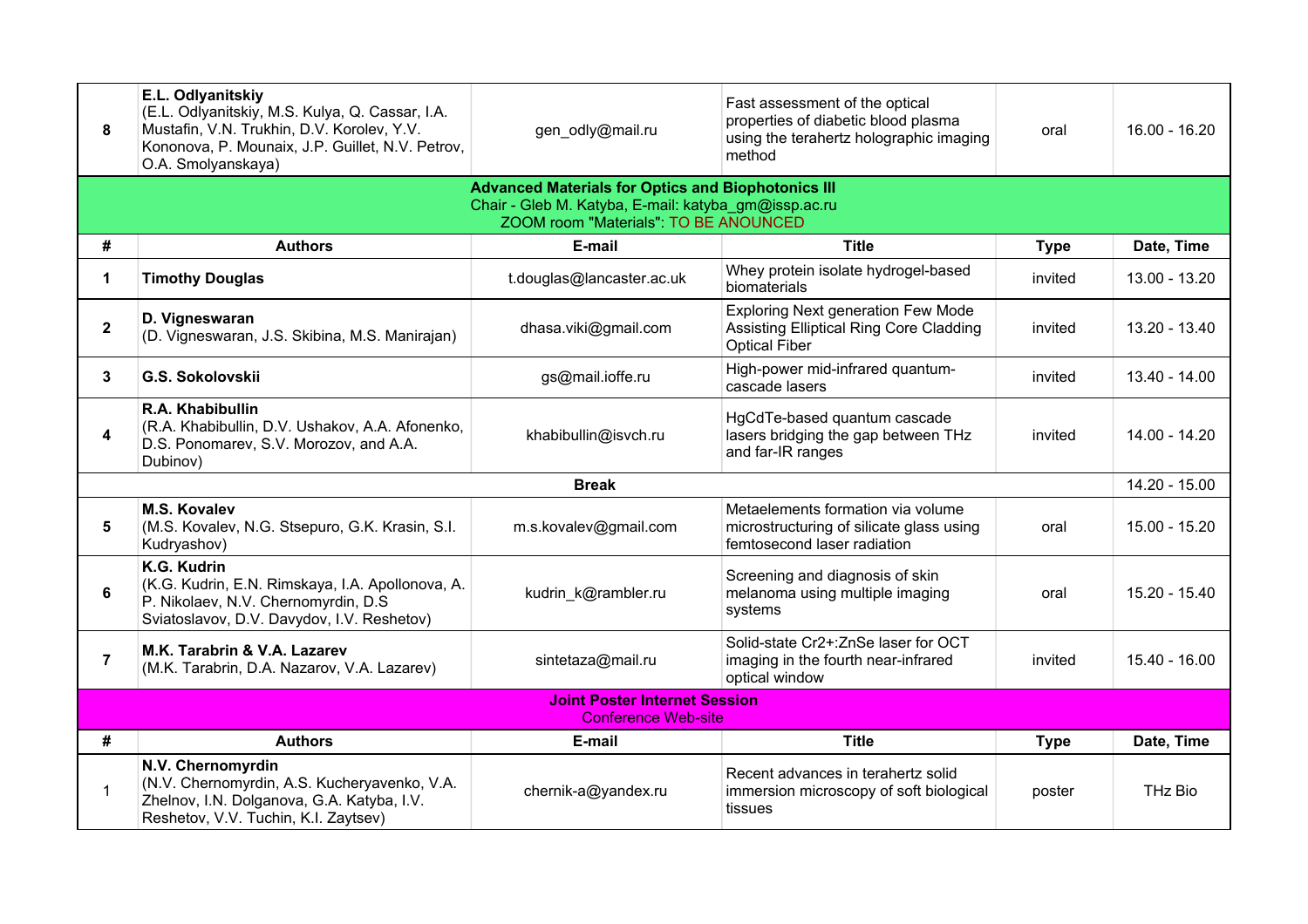| $\overline{2}$ | A.A. Gavdush<br>(A.A. Gavdush, B.M. Giuliano, B. Müller, G.A.<br>Komandin, K.I. Zaytsev, A.V. Ivlev, and P.<br>Caselli)                                                                                                         | arsenii.a.gavdush@gmail.com    | Study of interstellar and circumstellar<br>ice analogs using terahertz pulsed<br>spectroscopy and Fourier-transform<br>infrared spectroscopy                               | poster | THz Bio              |
|----------------|---------------------------------------------------------------------------------------------------------------------------------------------------------------------------------------------------------------------------------|--------------------------------|----------------------------------------------------------------------------------------------------------------------------------------------------------------------------|--------|----------------------|
| 3              | Vladimir Kaydashev (V. Kaydashev, S.<br>Zhukov, M. Kutepov, I. Domaratskiy, A. Slavich)                                                                                                                                         | kaydashev@gmail.com            | Metasurfaces based on Au and VO2 for<br>THz applications                                                                                                                   | poster | THz Bio              |
| 4              | Knyazkova Anastasia<br>(Knyazkova A.I., Samarinova A.A., Borisov A.V.,<br>Skiba V.E., Kistenev Yu.V.)                                                                                                                           | a_knyazkova@bk.ru              | THz and IR molecular imaging of<br>paraffin-embedded cancerous tissues                                                                                                     | poster | THz Bio              |
| 5              | G.R. Musina<br>(G.R. Musina, A.A. Gavdush, N.V.<br>Chernomyrdin, I.N. Dolganova, V.E. Ulitko,<br>N.A. Naumova, G.A. Komandin, V.V. Tuchin,<br>and K.I. Zaytsev)                                                                 | guzel-musina12@mail.ru         | Optimal agents for immersion optical<br>clearing of tissues at terahertz<br>frequencies                                                                                    | poster | THz Bio              |
| 6              | V.E. Ulitko<br>(V.E. Ulitko, A.K. Zotov, A.A. Gavdush, G.M.<br>Katyba, G.A. Komandin, I.E. Spector, I.M.<br>Shmytko, G.A. Emelchenko, I.N. Dolganova, M.<br>Skorobogatiy, V.N. Kurlov, V.M. Masalov, K.I.<br>Zaytsev)           | ulitko.vl@gmail.com            | Nanoporous SiO2 based on annealed<br>artificial opals as a favorable material<br>platform for terahertz optics                                                             | poster | <b>Adv Materials</b> |
| $\overline{7}$ | G.M. Katyba<br>(G.M. Katyba, I.N. Dolganova, I.A. Shikunova,<br>D.O. Strukov, N.V. Chernomyrdin, K.I. Zaytsev,<br>and V.N. Kurlov)                                                                                              | katyba_gm@issp.ac.ru           | Step-index sapphire fiber and its<br>application in a terahertz near-field<br>microscopy                                                                                   | poster | <b>Adv Materials</b> |
| 8              | A.K. Zotov<br>(A.K. Zotov, I.N. Dolganova, K.I. Zaytsev, I.A.<br>Shikunova, N.A. Naumova, L.P. Safonova, P.V.<br>Aleksandrova, and V.N. Kurlov)                                                                                 | akzotov@hotmail.com            | Optically-controled cryodestruction of<br>biological tissues using sapphire<br>applicators                                                                                 | poster | <b>Adv Materials</b> |
| 9              | P.V. Aleksandrova<br>(P.V. Aleksandrova, I.N. Dolganova, P.V. Nikitin,<br>A.I. Alekseeva, N.V. Chernomyrdin, N.A.<br>Naumova, S.-I.T. Beshplav, I.V. Reshetov, A.A.<br>Potapov, V.N. Kurlov, V.V. Tuchin, and K. I.<br>Zaytsev) | aleksandrovapolina98@gmail.com | A potential of optical coherence<br>tomography for the differentiation of<br>intact brain tissue, human brain<br>gliomas of different WHO grades and<br>glioma model 101.8 | poster | <b>Adv Materials</b> |
| 10             | E.N. Rimskaya<br>(E.N. Rimskaya, K.G. Kudrin, I.A. Apollonova, A.<br>P. Nikolaev, N.V. Chernomyrdin, D.V. Davydov<br>and I.V. Reshetov)                                                                                         | romehelen@gmail.com            | Features of the development of a<br>standard for testing the system of<br>automated morphometry of clinical<br>images of pigmented skin neoplasms                          | poster | <b>Adv Materials</b> |